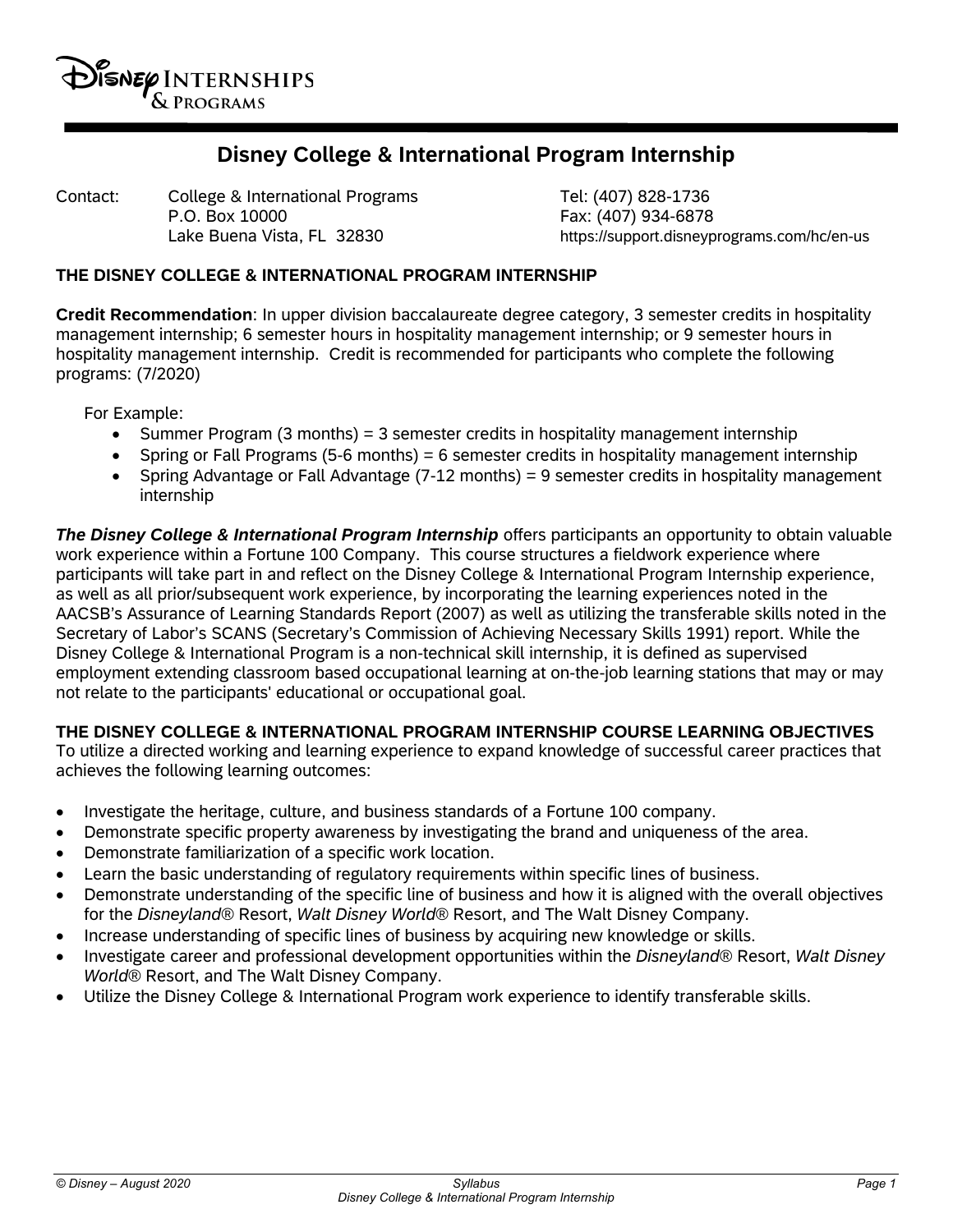## **THE DISNEY COLLEGE & INTERNATIONAL PROGRAM INTERNSHIP REQUIREMENTS**

#### Program Participation:

In order to receive credit for the Disney College & International Program Internship Course, participants must successfully complete their internship program as outlined in their offer package, all of the required learning components, and all three of the Fieldwork Experience Evaluations. Participants who do not successfully complete their internship program will not be eligible to receive credit for this course. Exceptions to this policy will be handled on a case-by-case basis by the College & International Program Administration.

#### Required Learning Components:

All required components are outlined on pages 3-4 of this Syllabus.

## Fieldwork Experience Evaluation:

- Three specific Fieldwork experience meetings are conducted periodically throughout the length of each participant's specified program. Each meeting is designed to allow time for each participant, and their work location leader, to discuss their progress on the program, the goals each participant wants to achieve during their program, and how to use the skills they are acquiring.
	- o Meeting #1: Setting Expectations
		- Discuss each other's background
		- **Review your new-hire experience**
		- **•** Outline each other's expectations
		- Discuss the tools and resources available to you during the program.
	- $\circ$  Meeting #2: Understanding the Value of The Program<br>  $\bullet$  Discuss the transferable skills gained on the pro
		- Discuss the transferable skills gained on the program
		- **IDENT** Identify career-planning resources<br>**IDENT** Discuss what types of learning is b
		- Discuss what types of learning is being acquired
	- $\circ$  Meeting #3: Final Review of The Program
		- **EXECOMPLERIGHT OF A CAST Member Performance Review**
		- **•** Discuss departure processes and details
		- **IDENTIFY FUTURE DISTIELY EMPLOYMENT OPPORTUNITIES**
		- Provide feedback about the program
- The Cast Member Performance Review is conducted as part of the final fieldwork experience meeting. This review is designed to provide a final review to each participant on their performance in the fieldwork experience and demonstrated performance as aligned with company expectations.

## **DISNEY COLLEGE & INTERNATIONAL PROGRAM RESPONSIBILITIES:**

- The Disney College & International Program, and designated representatives, agrees to provide adequate training, supervision, facilities, and equipment to achieve the on-the-job objectives.
- Maintain appropriate records of internship program participation, training, and fieldwork experience.
- Comply with all appropriate federal and state employment regulations as required by law.

#### **PARTICIPANT RESPONSIBILITIES:**

- Participants must successfully complete their internship program as outlined in their offer package.
- Successfully complete all of the required learning components.
- Successfully complete all of the required fieldwork experience evaluations.
- Understand and adhere to the outlined learning objectives for the work internship program. These objectives are considered the source of record for the participant's evaluation and basis for awarding credit.

#### *The Disney College & International Program Internship Course* **is a pass/fail course. In order to earn a passing grade, participants must complete all of the required components listed above.**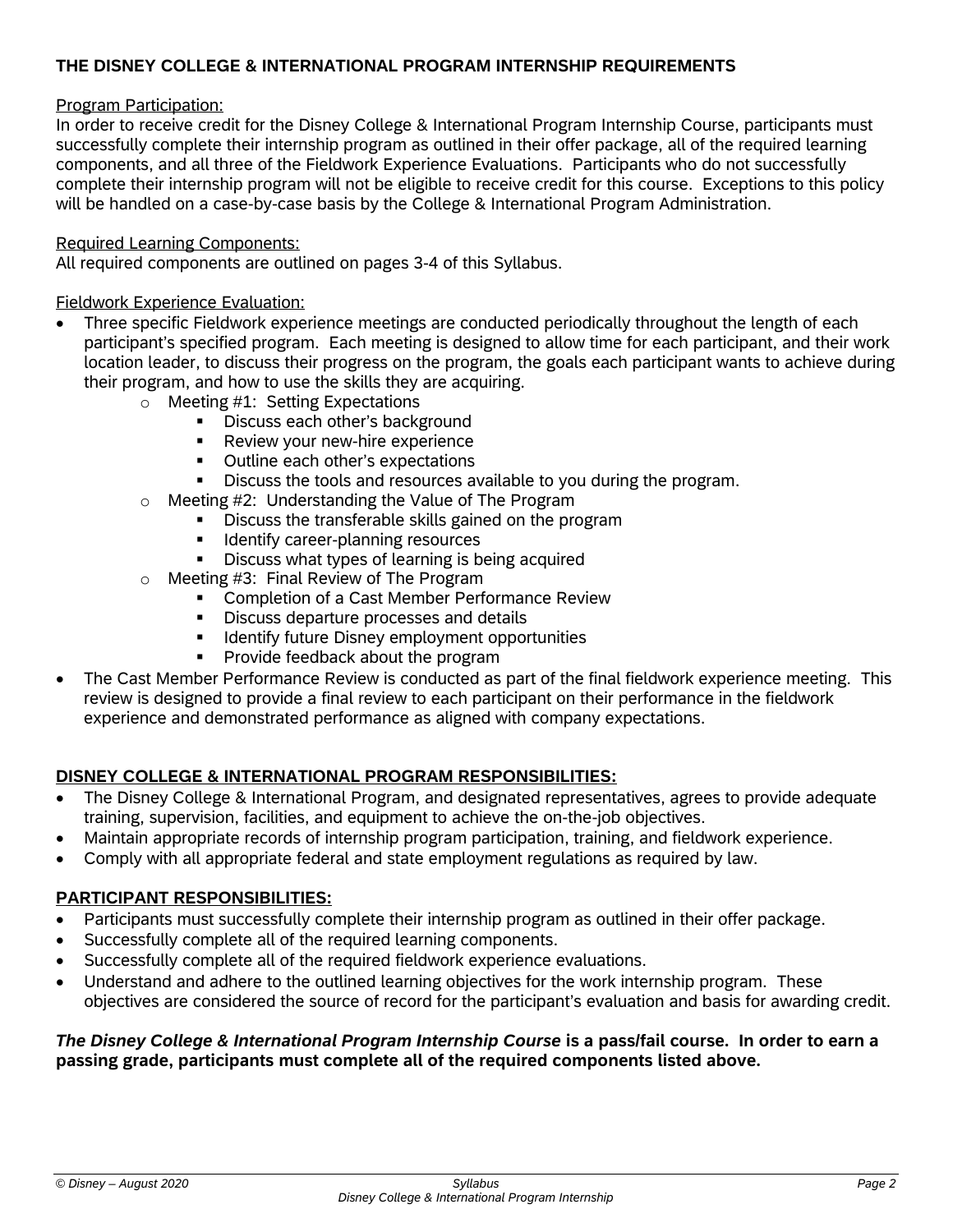| <b>Required</b>                                  |                                                                                                                                                                                                                                     |                                                                                                                                                                                                                               |                                                                                                                                                                                                                                                                                                                                     |
|--------------------------------------------------|-------------------------------------------------------------------------------------------------------------------------------------------------------------------------------------------------------------------------------------|-------------------------------------------------------------------------------------------------------------------------------------------------------------------------------------------------------------------------------|-------------------------------------------------------------------------------------------------------------------------------------------------------------------------------------------------------------------------------------------------------------------------------------------------------------------------------------|
| <b>Learning</b><br>Component                     | <b>Learning Objectives</b>                                                                                                                                                                                                          | <b>Learning Outcomes</b>                                                                                                                                                                                                      | <b>Evaluation Measurements</b>                                                                                                                                                                                                                                                                                                      |
| 1. Traditions                                    | Investigate the heritage,                                                                                                                                                                                                           | Increased awareness of our                                                                                                                                                                                                    | Models the Four Keys Basics<br>$\bullet$                                                                                                                                                                                                                                                                                            |
|                                                  | culture, and business<br>standards of a Fortune 100<br>Company.                                                                                                                                                                     | common goal, guest service<br>guidelines, guest expectations,<br>individual accountability,<br>history of company, and<br>working with integrity.                                                                             | standards for exceptional guest<br>service<br>Demonstrates their role in<br>$\bullet$<br>achieving our common goal of<br>creating happiness<br>Respects the heritage and<br>traditions of the Company                                                                                                                               |
| 2. Welcome to<br>Operations                      | Immerse Operations Cast<br>Members into their role. Learn<br>how to create extraordinary<br>experiences for our Guests<br>using the Four Keys Basics.                                                                               | Recognize safety in the<br>workplace, provide excellent<br>guest service, knowledge of<br>show and effectively process<br>guest needs.                                                                                        | Demonstrate safety guidelines with<br>$\bullet$<br><b>Guests and Cast Members</b><br>$\bullet$<br>Provide exceptional Guest<br>experiences<br>Exhibit great guest show in the<br>$\bullet$<br>operation<br>Look for ways to run an efficient<br>operation                                                                           |
| 3. Line of<br><b>Business</b><br><b>Training</b> | Learn the basic understanding<br>of regulatory requirements<br>within the participant's<br>specific line of business.                                                                                                               | Learn about safety, blood<br>borne pathogens, hazardous<br>communications, the Disney<br>Four Keys Basics, and other<br>training as required by the<br>participant's specific line of<br>business.                            | <b>Promotes Teamwork</b><br>$\bullet$<br>$\bullet$<br>Makes Guest-focused decisions<br>Delivers Disney Four Keys Basics<br>$\bullet$<br>Understands line of business<br>$\bullet$<br>mission/vision<br>Displays ownership and<br>$\bullet$<br>accountability<br>Respects the heritage and<br>$\bullet$<br>traditions of the company |
| 4. Property<br>Orientation                       | Demonstrate specific property<br>awareness by investigating<br>the brand and uniqueness of<br>the area.                                                                                                                             | Awareness of property heritage<br>and traditions, and gather<br>information on various<br>attractions, services, and<br>unique opportunities for the<br>Guest.                                                                | Develops and maintains positive<br>$\bullet$<br>relationships with other Cast<br>Members<br>$\bullet$<br>Creates a positive Guest<br>experience<br>Understands property mission/<br>$\bullet$<br>vision<br>Displays ownership and<br>accountability<br>Respects the heritage and<br>traditions of the Company                       |
| 5. Location<br>Orientation                       | Demonstrate familiarization of<br>a specific work location.                                                                                                                                                                         | Increased understanding of the<br>workplace and the surrounding<br>areas; assignment of Manager/<br>Leader; and obtain overview of<br>on-the-job training.                                                                    | Develops and maintain positive<br>$\bullet$<br>relationships with other Cast<br><b>Members</b><br>$\bullet$<br>Creates a positive Guest<br>experience<br>Displays ownership and<br>$\bullet$<br>accountability<br>Respects the heritage and<br>$\bullet$<br>traditions of the Company<br>Attends work regularly<br>$\bullet$        |
| 6. OJT<br>Training                               | Demonstrate understanding<br>of the specific location role<br>expectations and how it is<br>aligned with the overall<br>objectives for the<br>Disneyland® Resort, the Walt<br>Disney World® Resort, and<br>The Walt Disney Company. | On-the-job training to<br>understand their specified role<br>within a line of business;<br>hands-on application of<br>knowledge and skills acquired<br>in Line of Business training;<br>and fundamentals of guest<br>service. | <b>OJT Evaluation</b><br>Periodic reviews and check-ins<br>$\bullet$<br>with trainer during OJT<br>Final review with Manager/ Leader<br>$\bullet$<br>at completion of training<br><b>Program Evaluation</b><br>Respects, appreciates, and values<br>everyone                                                                        |